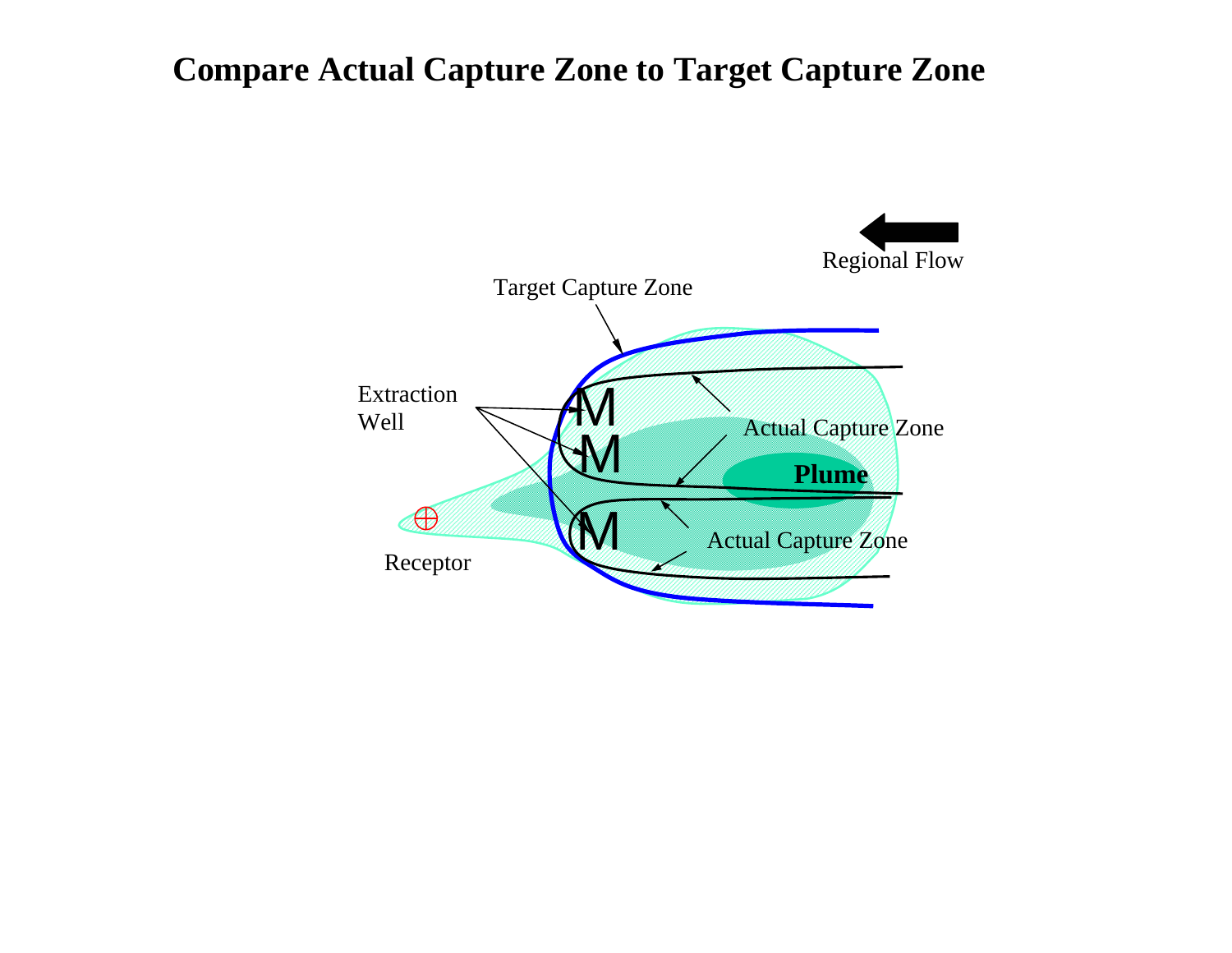#### **Negative Impact on Protectiveness From "Failed Capture"**



This is a schematic that indicates a gap in capture between extraction wells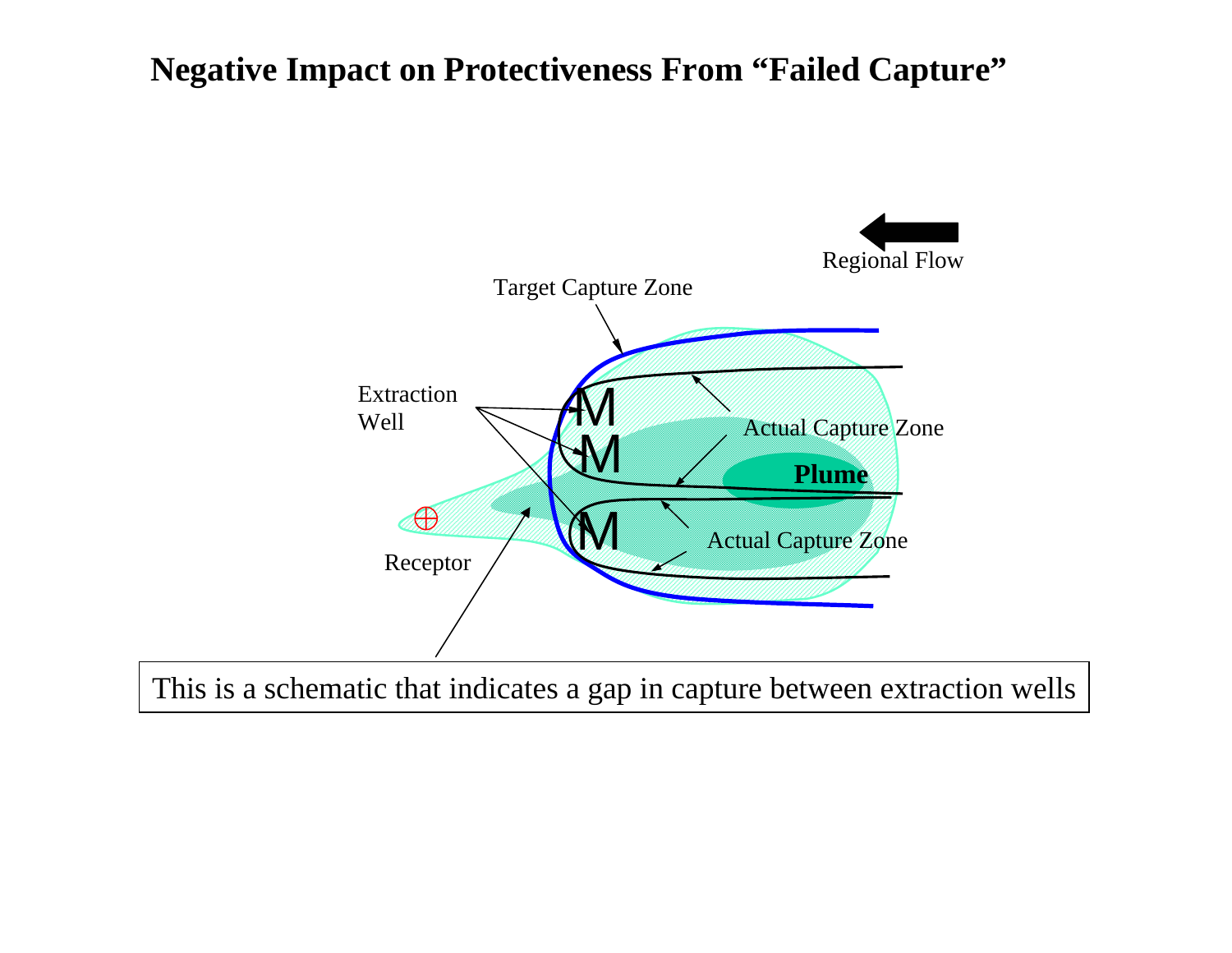#### Horizontal Capture Zone



Vertical Capture Zone



Vertical capture does not encompass the entire aquifer thickness for this partially penetrating well. The top figure does not convey<br>this, shows the need for 3-D analysis. The greater the vertical anisotropy ( $Kx \gg Kz$ ), t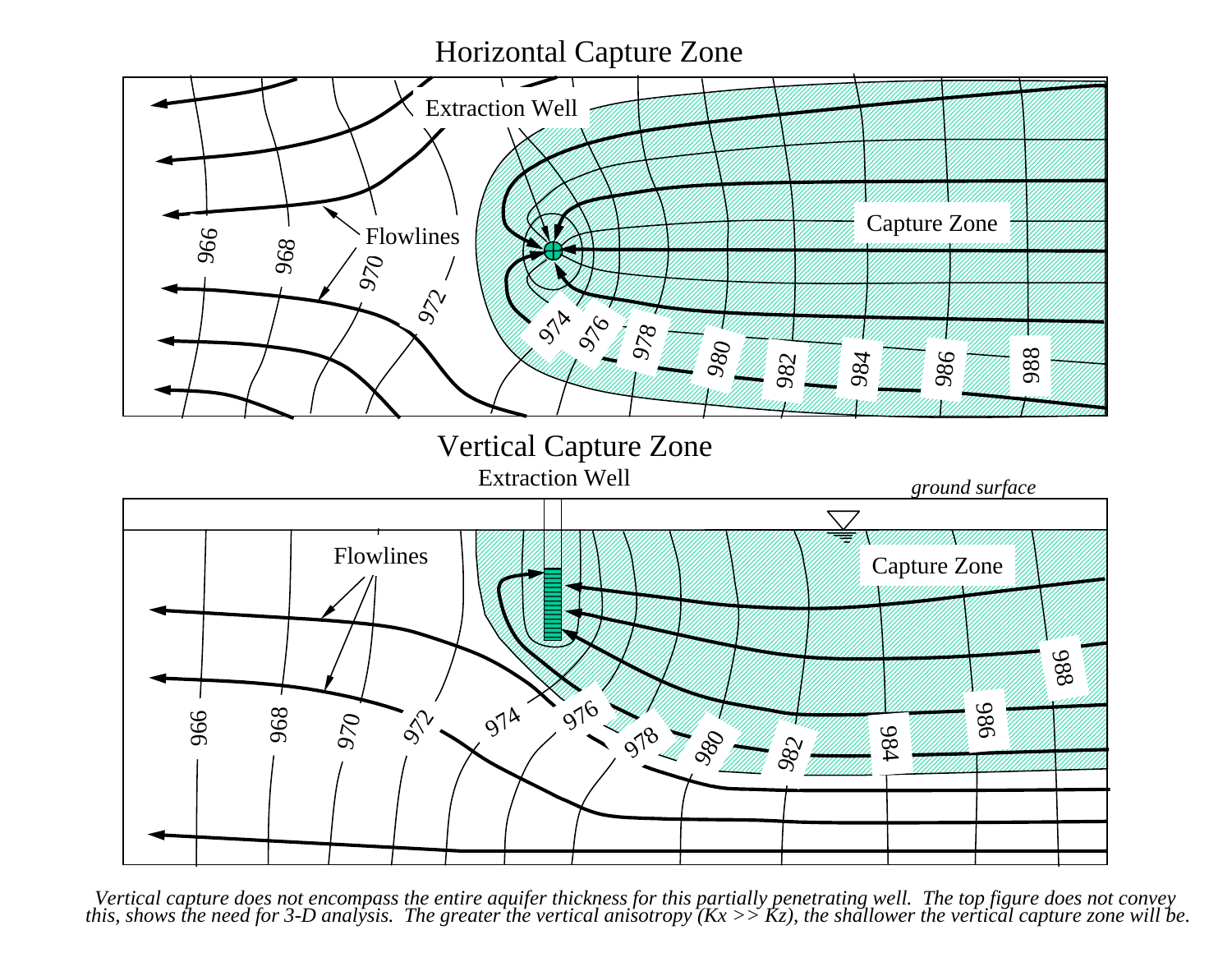## Monitoring Wells for Concentration Measurement

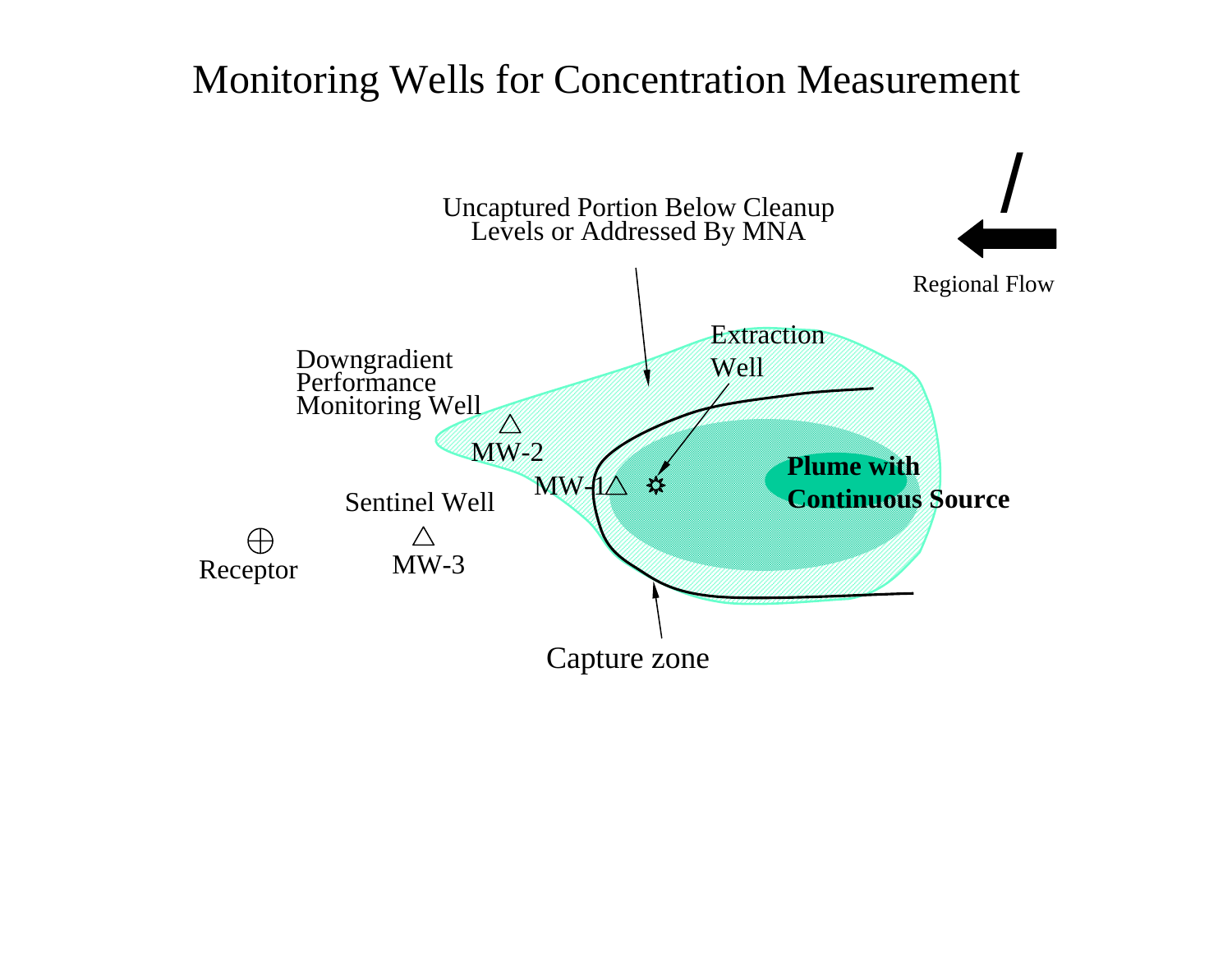# **Drawdown and Capture Are Not The Same Thing**

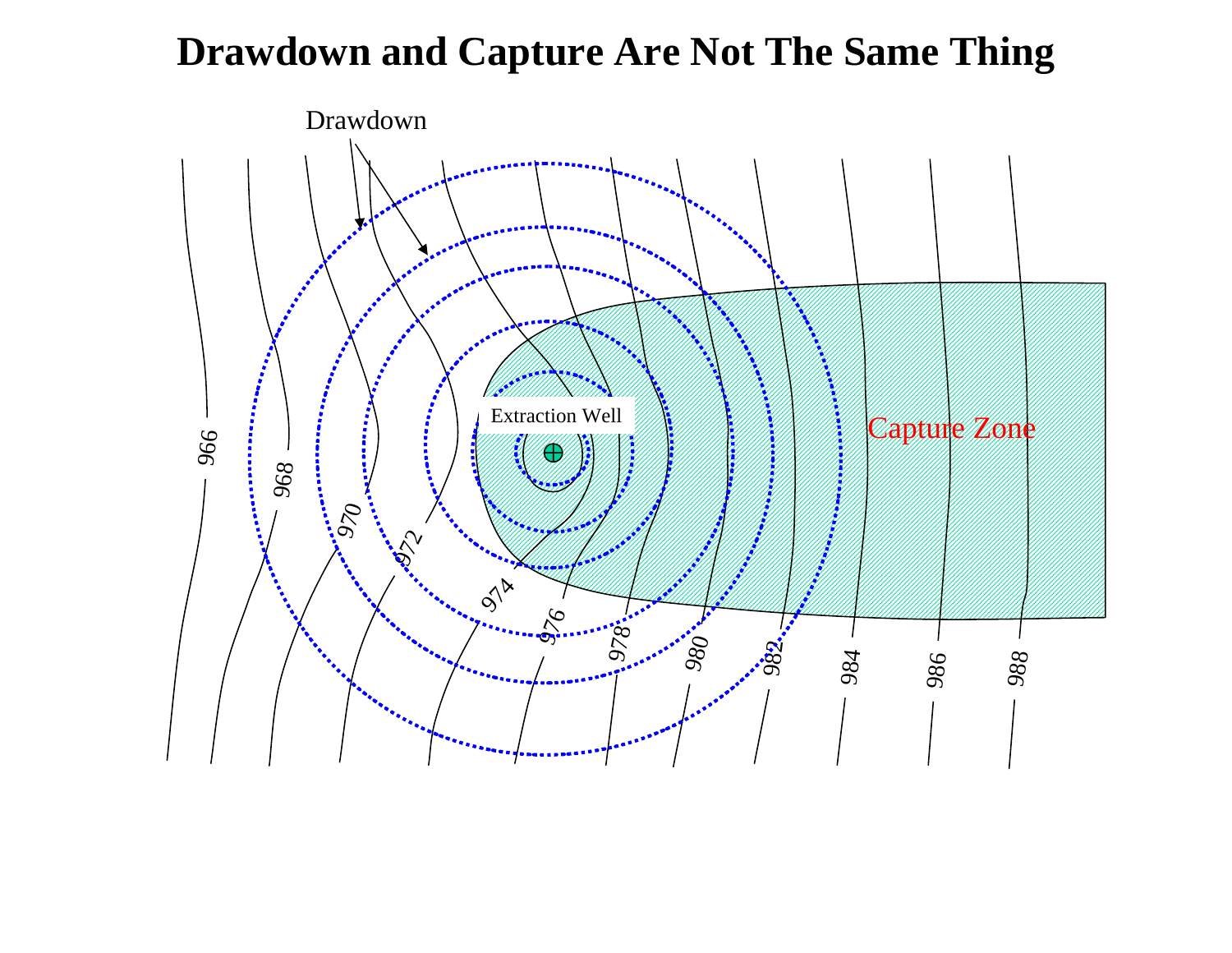#### **Capture for Entire Plume Extent**



#### **Capture for Portion of Plume**

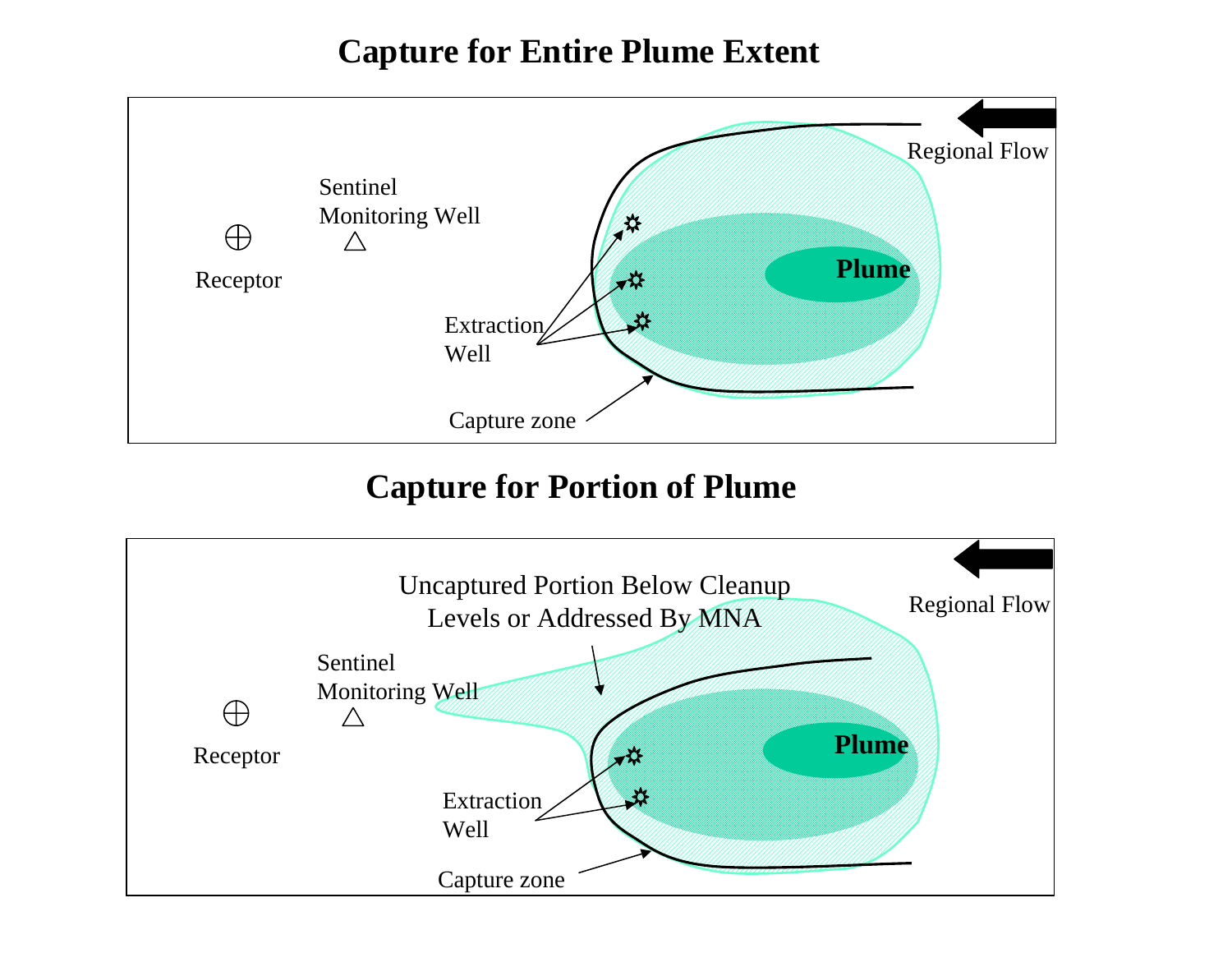#### **Complete Horizontal and Vertical Capture**



### **Complete Horizontal Capture Only**

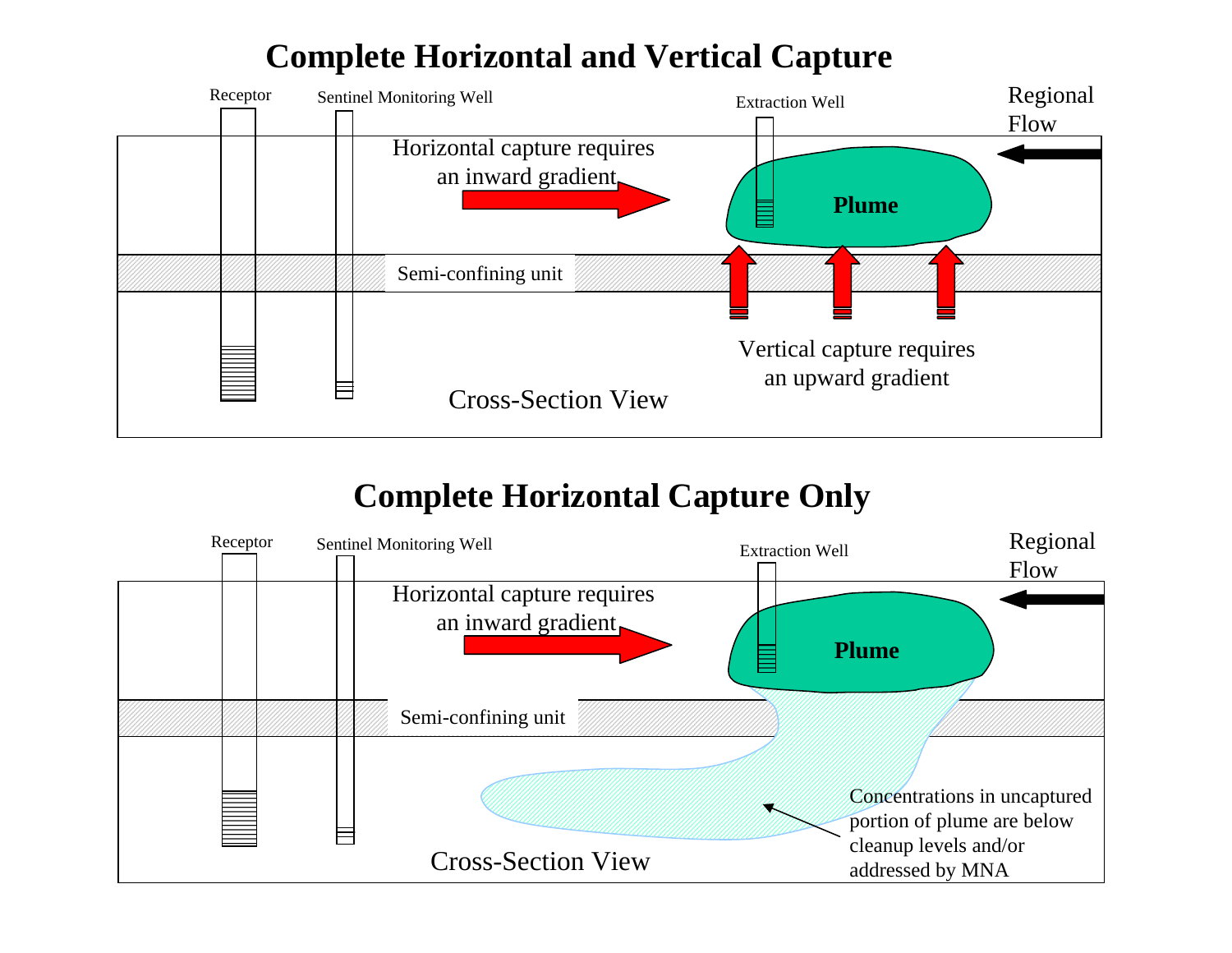### **Observations Points Without Water Level Estimates at Pumping Wells**



#### **Observations Points With Water Level Estimates at Pumping Wells**

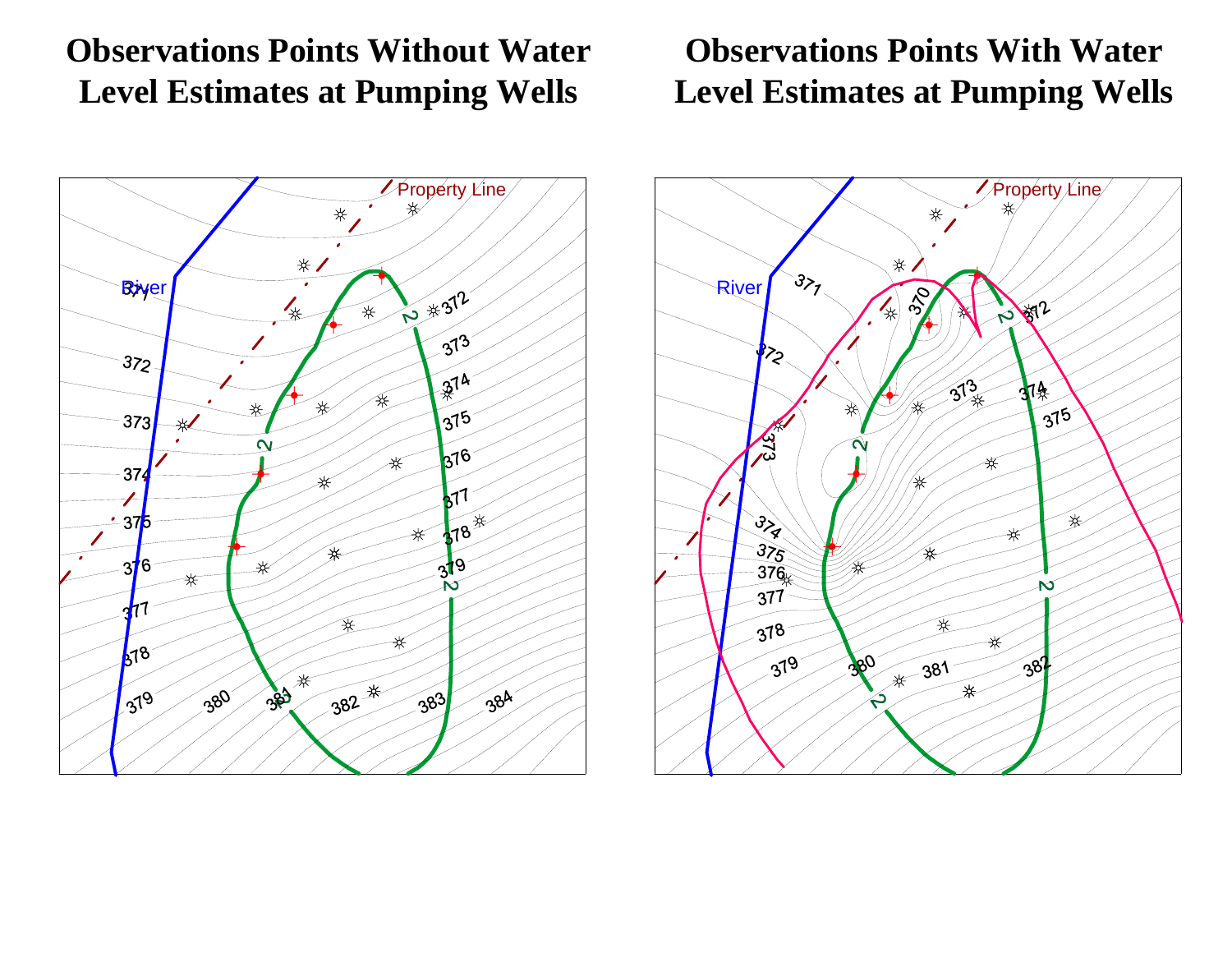### Target Capture Zone: Should Be 3-Dimensional

Map View

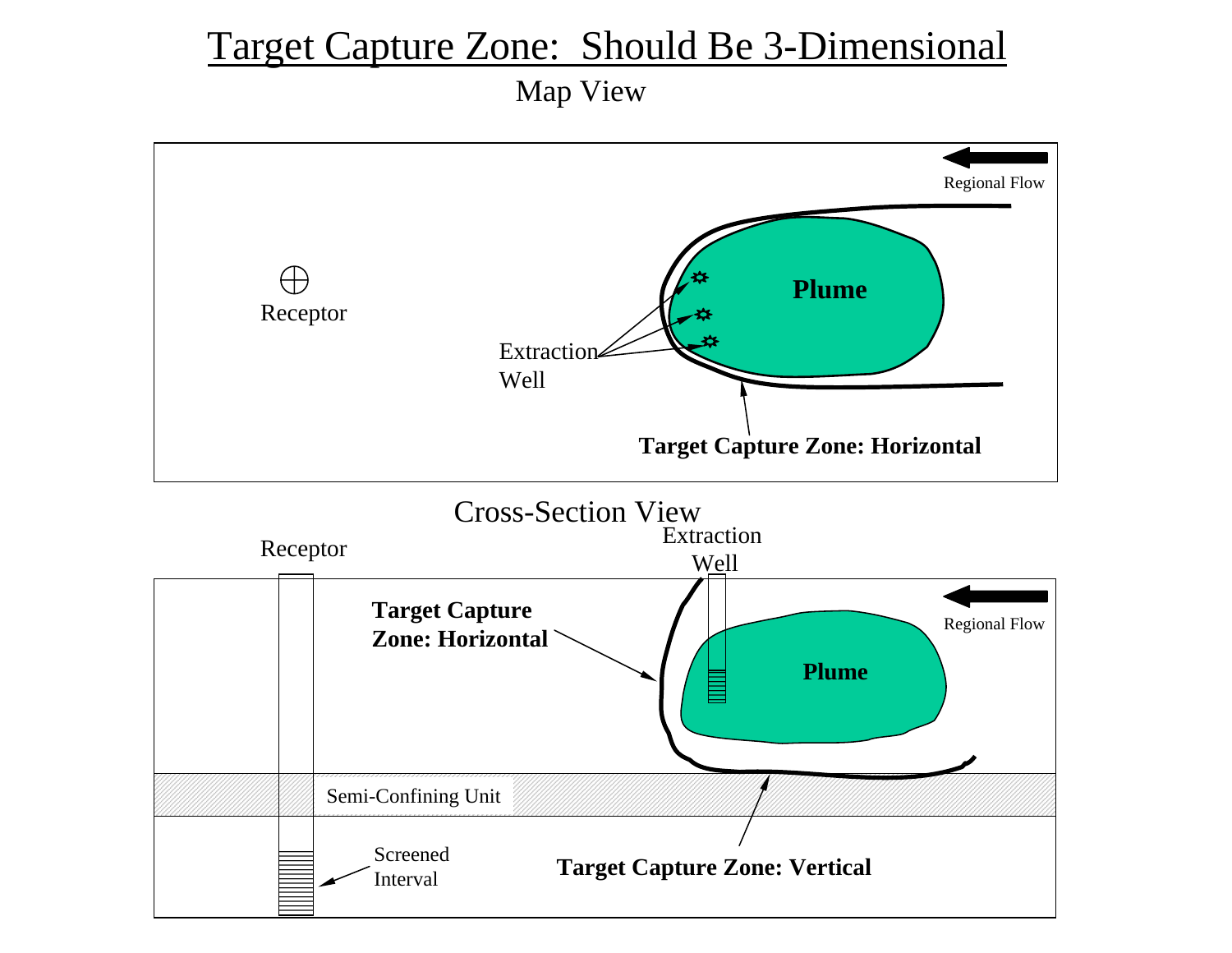# **Water Level Interpretation Using Measurement from Extraction Well**



*Using water level at the extraction well for developing contours biases interpretation to indicate extensive capture…*